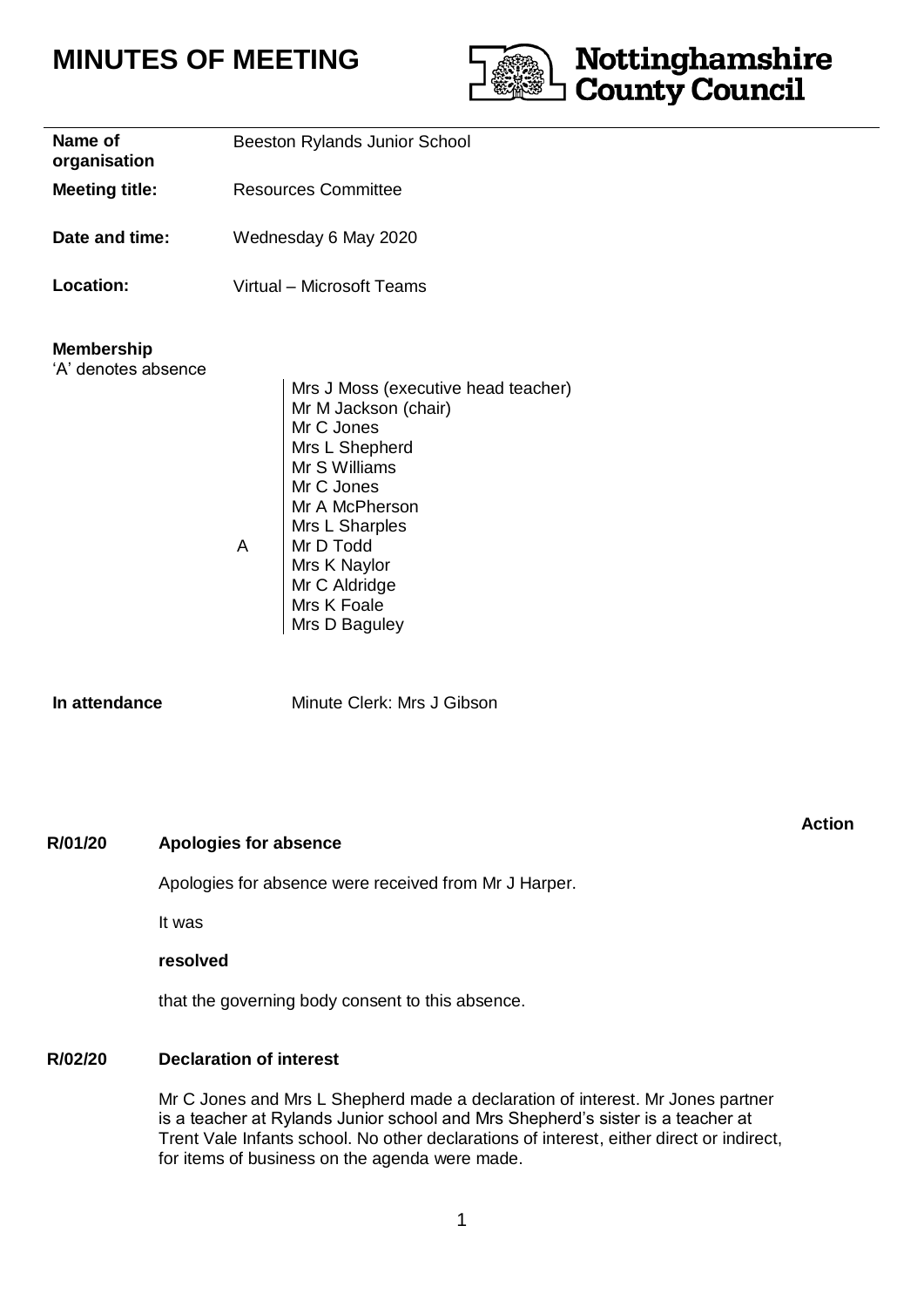#### **R/03/20** *Approval of minutes* **of** *Resources Committee meeting*

*The minutes of the spring term meeting held on 5 02 2020 having been previously circulated, were agreed by the chair and agreed as signed, due to social distancing. All actions from the previous meeting*

- Safer Recruitment Training
- Governor allowances
- 'Date purchased' column added to inventory
- Financial skills matrix
- Governor information on the website
- Governor aspect of the Single Central Record
- **Federation contracts**

*are on the current agenda and detailed under the appropriate heading.*

#### **R04/20 Covid 19 update**

*Childcare support* has been provided for 6 weeks and is generally accessed by 12- 20 pupils. This number has been increasing as partners of key workers are starting to return to work. Today there were 27 pupils in school.

*Free school meals* - there have been many issues with the Edenred scheme, so the schools have reverted to the Wonde scheme which works much better. Food parcels and other support has also been provided by local community organisations.

*Safety* – all staff have been split into teams and families are contacted, information collated and fed back to the SLT. Where families have a child/ren at both schools they are put into family groups so they receive one phone call per family. Calls continued over the Easter holidays once a week, with vulnerable families' phoned twice a week or contacted direct by the SLT team who hold their own list of families to contact. Calls are dropped to once a fortnight where all are coping well. Parents and carers are aware they can contact school using the Trent Vale phone number. Weekly, on Monday, all records are collated and checked to ensure all have been contacted. Any concerns not escalated at the time are dealt with.

*Home Learning –* physical packs of work were sent out at the beginning of lockdown which parents preferred. Going forward it was decided this was not the right thing to do as it was not promoting the government social distancing advice as people would have to collect or deliver the packs. A letter is sent each week advising of the online resources available.

**A governor queried if we had enough staff in the teams to cover the increased number of children attending school,** The Executive Head Teacher advised that midday supervisor assistants were working longer hours in school to allow 4 members of staff to be available at all times to help with the children.

The only staff member to have been ill with the virus was the caretaker, no other staff have needed to self-isolate.

Staff have done video challenges, reading stories, exercises and others for the website. The website has been reorganised and all learning resources are available using the new home learning tab.

**The governors passed on their congratulations and said this was brilliant and shows that all that is being done in terms of cleaning and social distancing is working really well.** The Executive Head Teacher agreed this was a testament to what had been put in place with additional cleaning of toilets and work surfaces carried out each lunchtime by staff.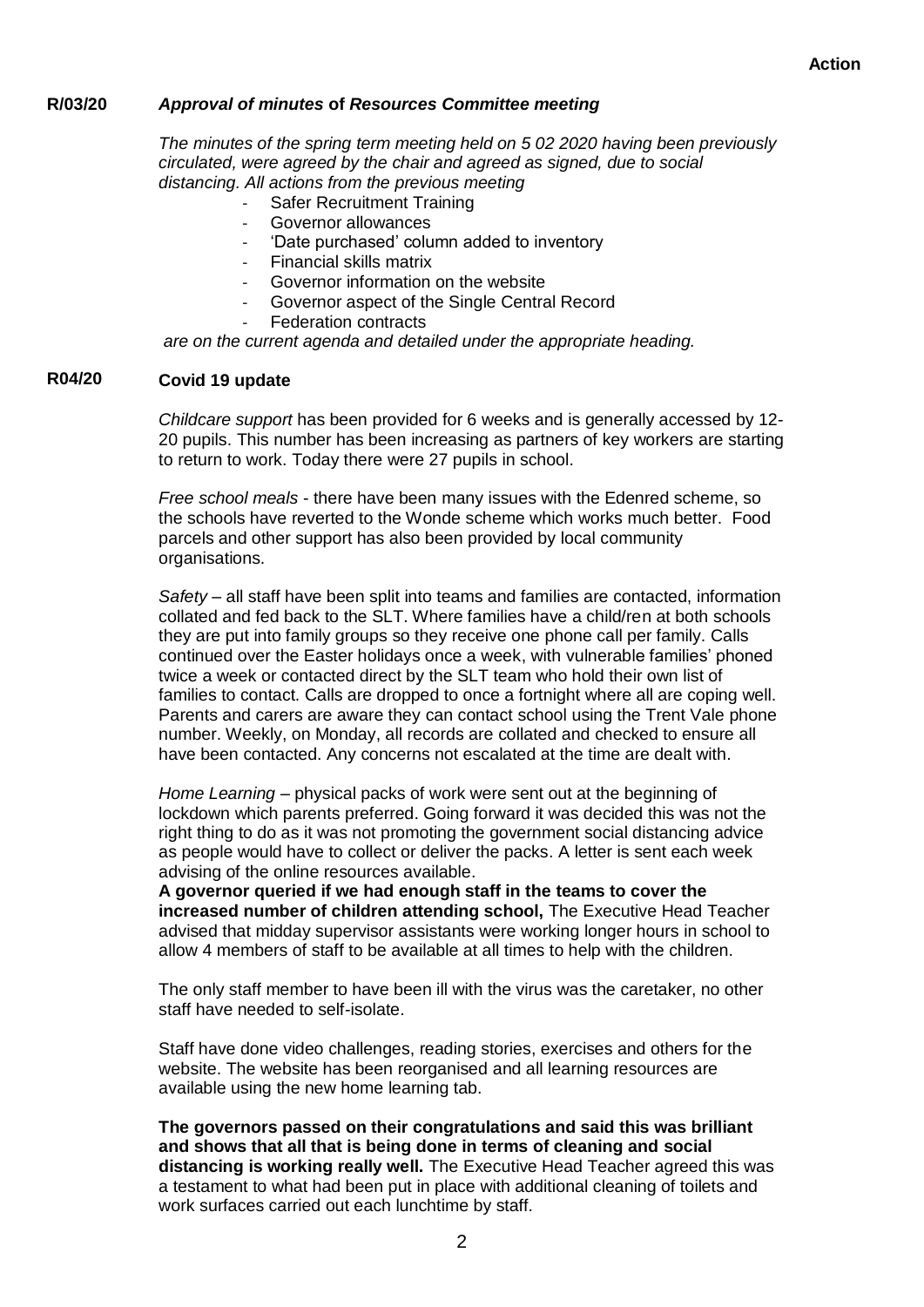**A governor queried if coronavirus staff absences pattern was similar across the family of schools.** The Executive Head Teacher advised no other school has raised difficulties with staffing.

The current hours of opening for school is 8am-5pm and this will be the same through May half term.

*Safeguarding –* A risk assessment has been undertaken for all significant SEN children, none of these children are attending school. There are 3 vulnerable children with social workers who are not in school. Two siblings live with dad and are due to be removed from social care, weekly phone calls are made with dad. The other child lives in Derby with dad and is happy with 1 or 2 chats with a teacher weekly. All information has been sent to the LA and shared with the safeguarding governors.

**A governor queried if staff would be able to take a break if school is running through the May holiday.** The Executive Head Teacher said staff work a week, take a week off and work from home for a week. There were no expectations from staff over the Easter period apart from making the phone calls to their allocated families. The May holiday will depend on the government announcement due on Sunday, will try to give staff a break but it may be more difficult to do. A survey has been sent out to all staff and feedback has been positive, may have to provide some cover for children over the summer holidays and views were also sought on this.

Moving forward the proposed contact app may cause problems if it identifies someone has had contact with another with the virus.

The Executive Head Teacher usually works at school on Monday and Friday as this works well for handovers. The SLT have a daily meeting in the hall to plan the way forward and they have a family school meeting on Monday.

### **Governors thanked the Executive Head Teacher for a very thorough update.**

**A governor asked if there was any concerns that school would like raising with the LA. Edenred difficulties has previously been fed through to the LA. Big concerns currently about what is happening in homes now during lockdown, can the LA do anything further to support safeguarding.** The Executive Head Teacher advised the general consensus from the Chilwell

family of school was that the LA were a week behind schools. Both the LA and schools receive the same guidance and whilst schools act on them immediately the LA take longer. It is frustrating when a requested safeguarding summary sheet is completed and returned on the day requested only to receive a phone call days later from the LA requesting exactly the same information, this has happened before and is just one example. It is understood there are different drivers, however schools pre-empt. Both receive information from the DFE every day and often schools have already acted on this before the LA bulletin has been sent out. It is appreciated it is tricky but an LA colleague phoned the other day and had no idea of problems encountered with Edenred. **Feedback will be taken to the LA. Any anecdotal or safeguarding issues can be passed to the LA via KF.** 

The Executive Head Teacher raised problems with technology issued to families. A FSM family with 5 children were not eligible for a laptop as it was considered there was technology in the family as one of the children had a laptop. This meant a disadvantaged Y10 student was unable to access technology, a school laptop was stripped by schools ICT support and sent to the family.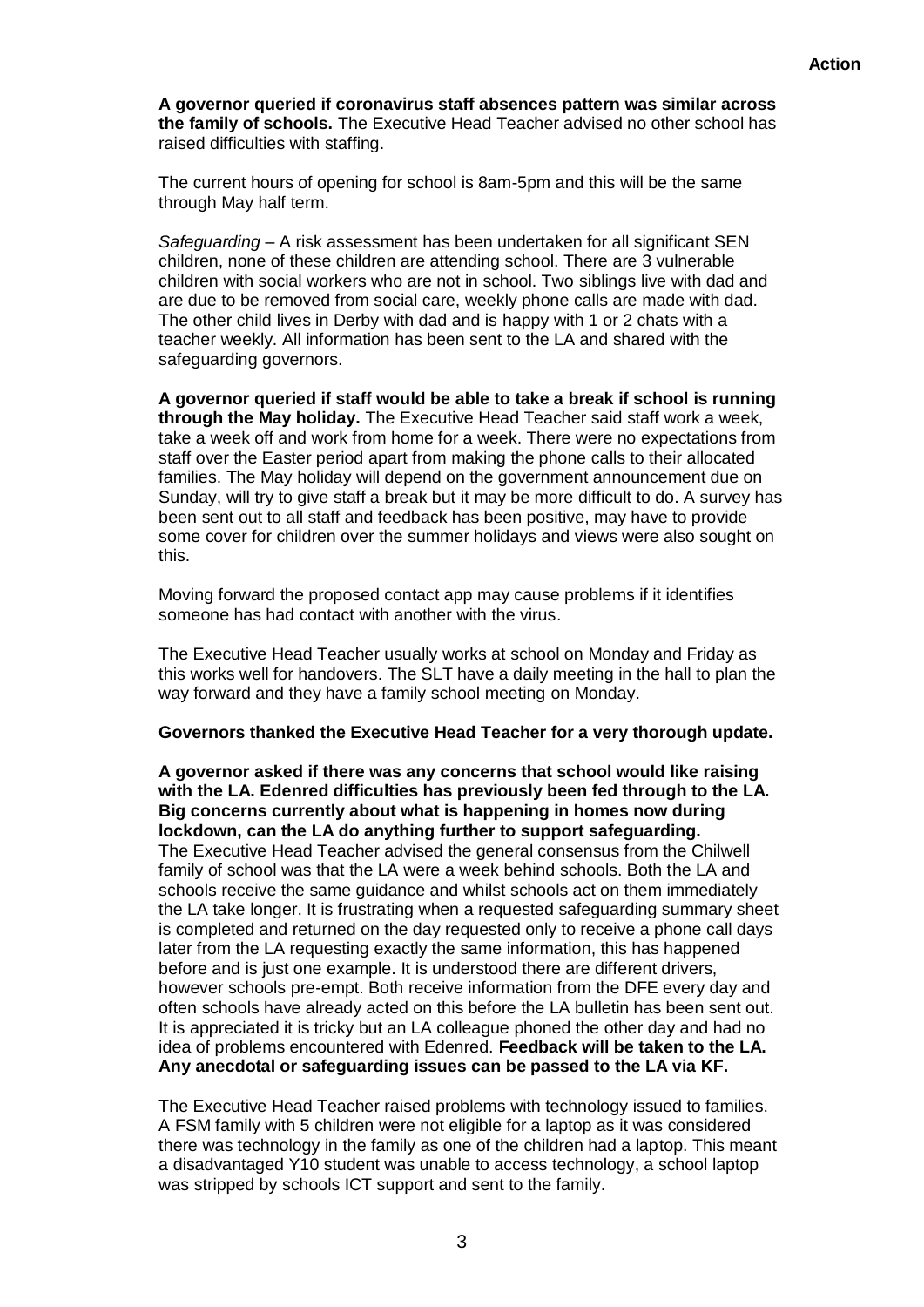### **The chair directed attention back to the agenda and it was agreed that JM and KF will meet outside of this meeting to discuss concerns in detail.**

**JM & KF**

#### **R/05/20 Finance**

*2019-20 underspend – Governors Year End Financial Statement* Following a visit by Vickie Leivesley the confirmed final figure at Trent Vale is -£13k, this is a huge achievement as at one point it was looking likely to be -£40k BRJS is looking at around £90k but could be more.

**A governor stated that there is nothing wrong with the Junior school investing in Year 2 children at Trent Vale school.** The Executive Head is looking at the Junior school purchasing ICT equipment to support investment in students. TV will also bill BRJS for the additional costs incurred during BRJS closure i.e. heating, water etc.

### *2020-21 budget plan*

The forecast for Trent Vale is £7k deficit. The office manager advised that, due to the current situation, there was a loss of income with regards to room hire for the breakfast/after school club and additional nursery sessions. **Governors congratulated the outcome which is much more positive than anticipated.**

An advance is still required for the early part of the year, last year £9k was borrowed from the LA, although it has to be repaid very promptly. The solution this year is to advance £10k from BRJS for the additional costs incurred during their closure and then repay any money not spent to BRJS once the final costs are calculated. This is quicker than borrowing from the LA.

### **The governors approved the Trent Vale Infant and Nursery school budget**

The forecast for Beeston Rylands Junior is +£125k and some will be utilised to supplement and support moving forward from the lockdown.

### **The governors approved the Beeston Rylands Junior school budget**

*Approval of virements* Not applicable

*School Fund – funds available and audit* TV account currently stands at £629.70 BRJS account currently stands at £568.29

Both are at an appropriate level and will be audited as and when possible.

#### **R/06/20 Inventory**

### *Items to be disposed of*

BRJS have no items for disposal. TV have 3 items, 2 laptops and a microscope which is old and not compatible. This was agreed and will be signed off at a later date for disposal.

*Items to be devalued* Not applicable

#### **R/07/20 GDPR**

The Executive Head Teacher advised that due to the current situation children's safety had been put ahead of the guidelines. Staff were using their own mobile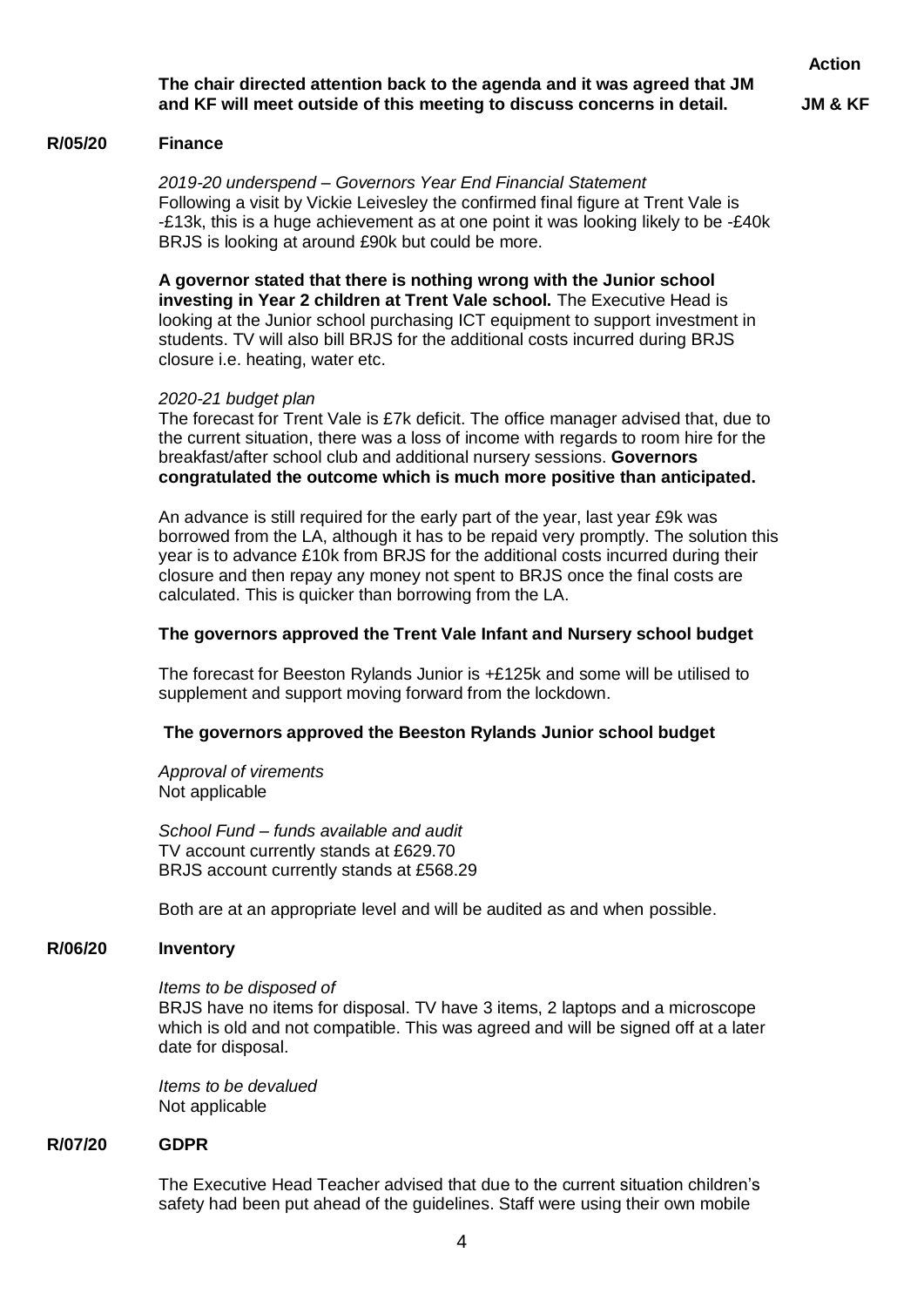phones to contact parents, ensuring no caller id was used, FSM addresses given out (with parents' permission) for food parcels. **A governor queried if any guidance had been given regarding GDPR** the Executive Head Teacher advised none had been received. **Governors agreed that safety came ahead of GDPR, however it was advised that all sensitive information sent in spreadsheets should be password protected and everybody, as far as possible, should take steps to protect data and themselves. A governor queried technology and if school had access to sharepoint.** The Executive Head Teacher advised that this crisis has highlighted a massive lack of ICT infrastructure within the schools, personal email addresses are being used for some staff and, due to the lockdown, ICT support did not have enough time to make changes to allow all staff remote access to the server. The required ICT infrastructure has not been needed before and therefore wasn't available.

### **KF left the meeting at 18.30pm**

**A governor agreed risky decisions may have been made but they were made in the best interests of the children.** Within both schools it has also highlighted problems communicating with parents which is being addressed. Currently there is only a text messaging service, an exercise is being undertaken in both schools collating email addresses to rectify.

#### **R/08/20 Personnel Issues**

*Annual review of the staffing structure* BRJS structure remains the same.

### *NQT at Trent Vale*

Appointing a replacement for Michelle Davis, the position has been advertised and interviews will take place May  $18<sup>th</sup>$  on zoom. A governor will also be required for the interview, Lisa Shepherd volunteered to join the interview panel.

Training will be required for staff at some point with a move to storing information **JM**

### *Nursery*

Looking full by Christmas 2020. Have costed using 2 x G4 TA's plus 1 unqualified (24 children) and Mainscale Teacher plus 1 TA (26 children) which would cost around £5k more. If the teacher option is decided on school would go to a recruitment agency, would not recruit a permanent teacher as numbers could change again in September 2021.

There will also be 2 substantial special needs children, 1 requiring full support and the other needing almost full support.

### *SEN TAs at Trent Vale*

Would need 1 or 2 as detailed above. Would utilise MDSA's who are interested in this role.

**A governor suggested it may be appropriate to send regular emails out with updates and ideas for your child to keep parents interest in sending their child to the nursery school.** The Executive Head Teacher agreed.

**JM**

#### **R/09/20 Appraisal**

*Teaching staff - termly reviews* All on track, all staff were at the correct point when entering lockdown.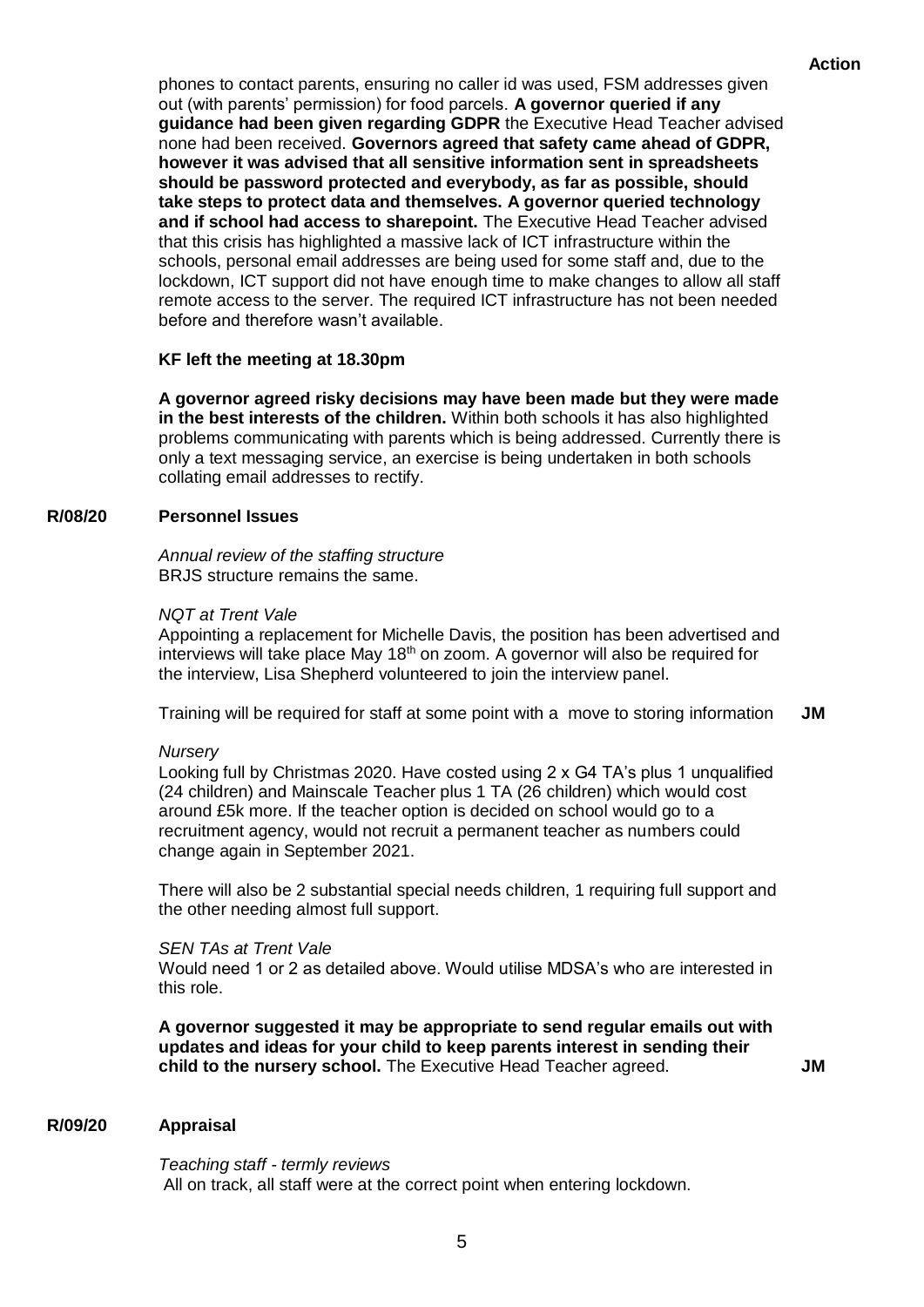#### **R/10/20 Health and Safety**

*Summer term health and safety visit* Not applicable

*Risk assessment for school opening during Covid-19 Coronovirus* A detailed risk assessment has been completed which is reviewed and updated weekly. It has been sent to governors and made available to all staff in school. **Governors congratulated a good job and said it had involved a lot of work.**

The TV office manager advised she had set up process of phoning new nursery parents weekly and queried if this was GDPR compliant. **A governor advised that parents need to explicitly give consent for this, written is preferable to verbal.** The TV office manager will email all parents to establish consent.

#### **R/11/20 Policies to be ratified**

*Annual review of the Staffing Structure* Staffing structure will be dependent on recruitment, BRJS will remain the same

*Three year review of the Induction Policy* This was discussed in the last resources meeting.

*Three year review of the Governor Induction and Development Policy* A governor noted there was a bereaved child paragraph in the policy, this will *be removed.* **A governor noted this was a good policy and was it being followed,** it was agreed that feedback would be sought from new governors and updates would be made if necessary. **JM**

*Annual review of the Recruitment and Selection Policy* Adopted LA policy as usual

*Annual review of the Code of Practice on the English language requirements for public sector workers* Accept until changes (instead of doing annual review)

*Three year review of the Job Share Policy*

This has changes incorporated and needs to move to an annual review. **A governor queried the policy as it relates to teaching staff only.** The Executive Head Teacher agreed to change the policy title to reflect that it is for teachers and to adapt policy for other staff as required in the future **JM**

*Annual review of the Lettings Policy* All ok, move to annual review

*Three year review of the Disposal of Obsolete Equipment Policy* **A governor queried if the data wipe on ICT equipment is documented.** This will be reviewed and the policy amended if necessary, it was confirmed by the TV office manager that a certificate of disposal is provided. **JG**

*Three year review of Pupil Off Site Visits Policy and Procedure* Adopted the LA policy, move to an annual review. The Executive Head Teacher queried if the H&S governors were happy with the policy, **the governors confirmed they were.**

All of the above policies were agreed and ratified subject to the agreed actions.

**SK**